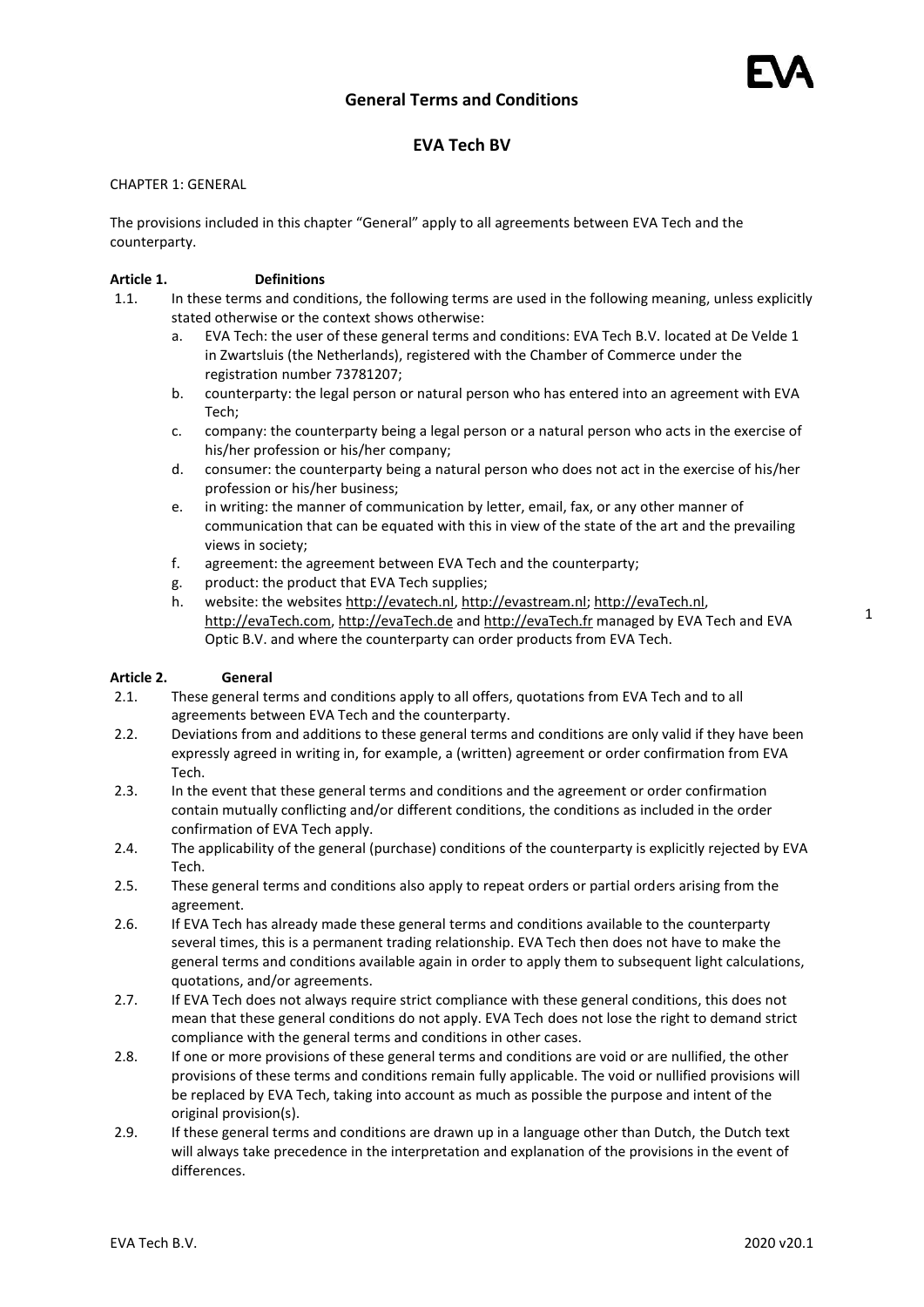

### **Article 3. Offering and prices**

3.1. The EVA Tech range can be changed at any time. EVA Tech has the right to adjust its prices from time to time.

### **Article 4. Additions and changes**

4.1. Additions or changes to the general terms and conditions or the agreement will only be binding for EVA Tech after they have been confirmed in writing by the counterparty.

### **Article 5. Conditions of use of websites**

- 5.1. When using the website, the counterparty must act in accordance with what can be expected from a responsible and careful internet user.
- 5.2. It is not allowed to bypass or hack the security applications on the website.
- 5.3. It is not allowed to use the website in such a way that the correct functioning of computer systems of EVA Tech or third parties is affected or that other users of the website are hindered.

#### **Article 6. Execution of the agreement**

- 6.1. EVA Tech determines the manner in which and by which person(s) the agreement will be executed.
- 6.2. EVA Tech has the right, without informing the counterparty, to engage one or more third parties in the execution of the agreement.

#### **Article 7. Complaints and returns**

- 7.1. The company must check the order immediately upon receipt and report any defects and/or shortcomings in the delivered order to EVA Tech in writing, within 48 hours of receipt of the products.
- 7.2. Complaints regarding the invoice amount or the invoice amounts must be communicated to EVA Tech in writing, and include a motivation, within 14 days after the invoice date.
- 7.3. Ordered products are delivered in the (wholesale) packaging available from EVA Tech. Minor deviations accepted in the industry regarding specified sizes, weights, numbers, colours, flow rates, volumes, wattages, etc. are not considered a defect/shortcoming on the part of EVA Tech. It is not possible to invoke the warranty and complaints about this will not be processed.
- 7.4. The counterparty must enable EVA Tech to investigate the complaint and, in this context, provide EVA Tech with all information relevant to the complaint. Return shipments are at the expense and risk of the counterparty.
- 7.5. For a return shipment, the counterparty must request an RMA number from EVA Tech.
- 7.6. In all cases, returns are made in a manner to be determined by EVA Tech and in the original packaging, or packaging approved by EVA Tech.
- 7.7. No complaints are accepted with regard to imperfections in or properties of products made from natural materials, if these imperfections or properties are inherent to the nature of these materials.
- 7.8. No complaints are accepted with regard to discolouration and minor inconsistencies.
- 7.9. No complaints are possible with regard to products that have changed in nature and/or composition after receipt by the counterparty.
- 7.10. Complaints do not suspend the counterparty's payment obligation.

### **Article 8. General warranty provisions**

- 8.1. EVA Tech has specific warranty provisions for certain products. With regard to the products to which such specific warranty provisions apply, those provisions should be taken as a starting point, and for subjects that are not included in the specific warranty provisions, the provisions of this article apply. If no specific provisions apply to products, the general warranty provisions from this article apply.
- 8.2. The warranties listed below only apply to the products supplied by EVA Tech. These warranty provisions therefore do not apply to advice or other activities provided by EVA Tech within the framework of the agreement.
- 8.3. If no specific warranty provisions have been agreed with a specific and explicit warranty period, a warranty period of 1 year applies, unless the counterparty has been informed via the website, or in any other way, that no warranty is provided on the product.
- 8.4. If the delivered product is not manufactured by EVA Tech, the warranty on the product is at all times limited to the manufacturer's warranty on the product.
- 8.5. EVA Tech's RMA procedure is used in all cases of defects within the warranty period.
- 8.6. The warranty period starts on the invoice date.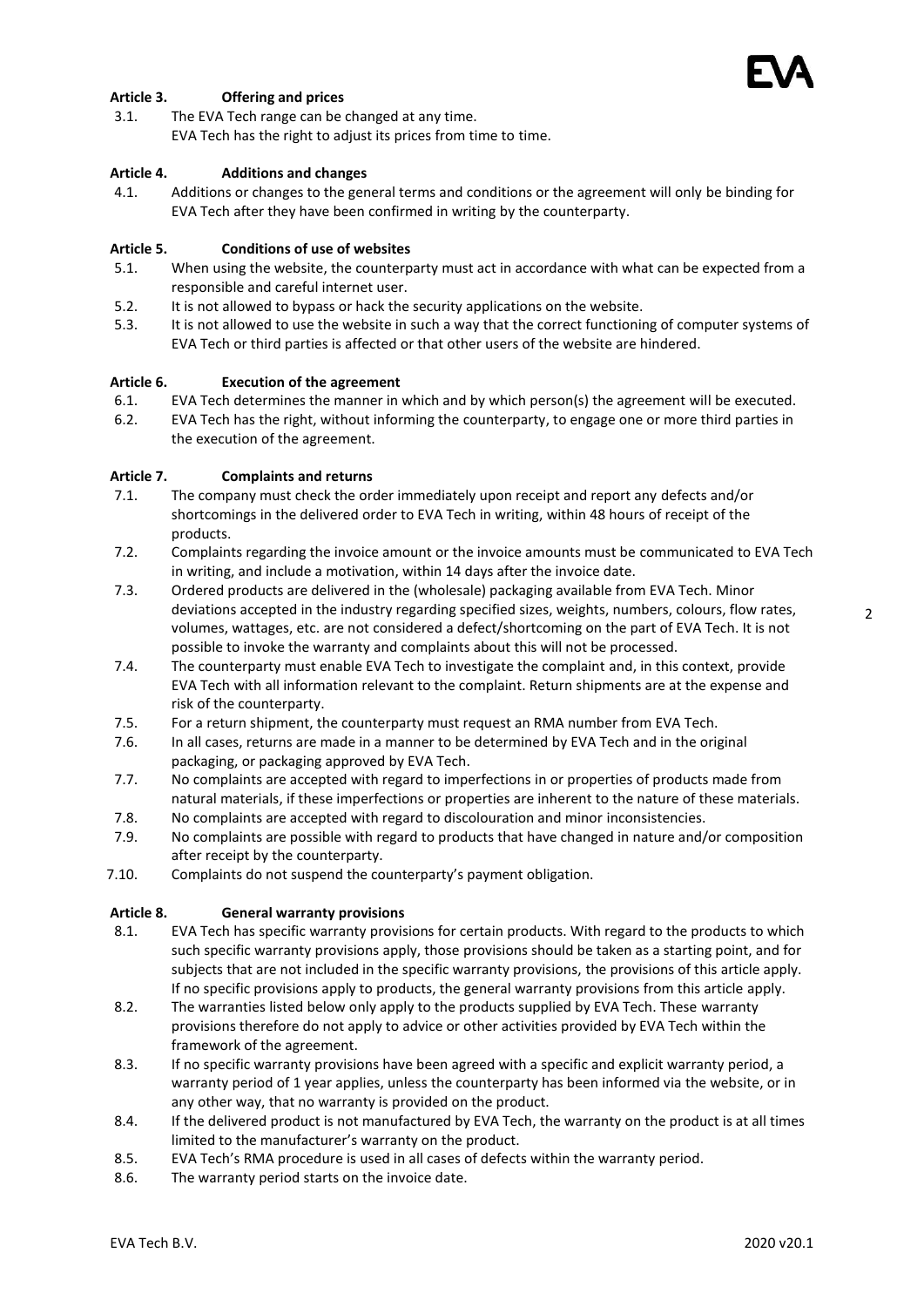

- 8.7. If the product shows a defect during the warranty period, the counterparty must inform EVA Tech as soon as possible within the warranty period. The counterparty must clearly describe the defect, so that EVA Tech can assess the warranty claim. Article 7.4 also applies when invoking the warranty.
- 8.8. The warranty claim will not be honoured if the counterparty has not acted in accordance with Articles 8.7 and 7.4.
- 8.9. If EVA Tech accepts the counterparty's warranty claim, EVA Tech will, at its discretion, repair the product at its factory, replace the product, supply a replacement part, or (partially) credit the price of the product. EVA Tech is therefore free to supply a comparable or equivalent product to the counterparty when the product is replaced.
- 8.10. If EVA Tech procures resources and/or materials for the manufacturing of the products from third parties, EVA Tech shall base its opinion in respect of the behaviours and qualities of these resources and/or materials on the information provided by the respective supplier(s).
- 8.11. The agreed warranty period will not be adjusted, extended, or renewed when EVA Tech has repaired or replaced the product.
- 8.12. EVA Tech can never be held liable for any damage that the counterparty suffers because an installation is temporarily not operational during the period that a product is defective, the warranty claim is being investigated, or a product is being replaced or repaired.
- 8.13. EVA Tech is not responsible or liable for the (checking of) fasteners and fastening materials of products (including supplied fasteners).
- 8.14. The warranty does not include the (re)installation/(dis)assembly of the product and/or the costs involved. EVA Tech's liability is at all times limited to what is included in Article 9.
- 8.15. Warranty work is carried out at the EVA Tech factory.
- 8.16. In exceptional cases, support can be provided on site, but only within the warranty period. The assessment for the need for on-site support rests solely with EVA Tech. If the counterparty rightly invokes the warranty and EVA Tech wants to take care of repair or replacement of the product on site, the counterparty undertakes to provide EVA Tech with the necessary cooperation, including  $$ but not limited to – the possibility for EVA Tech to carry out repairs on location within office hours (from 8:00 am to 6:00 pm). The counterparty must ensure that all necessary equipment and machines are on site to safely access the products for analysis and, if necessary, to repair/replace them.
- 8.17. If one of the circumstances listed in Article 9.7 applies, the warranty claim will not be honoured.
- 8.18. An appeal to the warranty does not suspend the counterparty's payment obligation.

#### **Article 9. Liability**

- 9.1. EVA Tech cannot be held liable to compensate for any damage, which is a direct or indirect result of: a. an event, which is in fact beyond its control and can therefore not be attributed to its actions, as
	- described, among other things, in Article 10; b. any act or omission of the counterparty, its subordinates, or other persons, who have been put to work by or on behalf of the counterparty.
- 9.2. The (lighting) colours that can be seen on the websites and in media and marketing materials of EVA Tech may differ from the colours that the product actually has, among other things due to differences in screen displays and printing materials used. EVA Tech is not liable for such colour deviations.
- 9.3. EVA Tech is not liable for mutilation or loss of data resulting from the transmission of the data using telecommunication facilities.
- 9.4. Any liability of EVA Tech for consequential damage, such as company damage, reputation damage, labour costs, imposed fines, loss of profit and/or loss suffered, delay damage and/or personal or injury damage, and/or indirect damage, such as – but not limited to – damage resulting from wrong advice from third parties, is expressly excluded.
- 9.5. The counterparty is obliged to take all measures that are necessary or can be deemed necessary to prevent or limit the damage. The counterparty must give EVA Tech the opportunity to rectify the damage.
- 9.6. The counterparty must appeal to EVA Tech no later than 2 months after it could have been aware of the damage suffered by it, or after it had become known.
- 9.7. The counterparty can neither invoke the warranty nor hold EVA Tech liable on other grounds if the damage has occurred:
	- a. Due to improper installation, assembly, and/or use contrary to the intended use or contrary to the (product) instructions, advice, instructions for use, data sheets, leaflets, etc. provided by or on behalf of EVA Tech;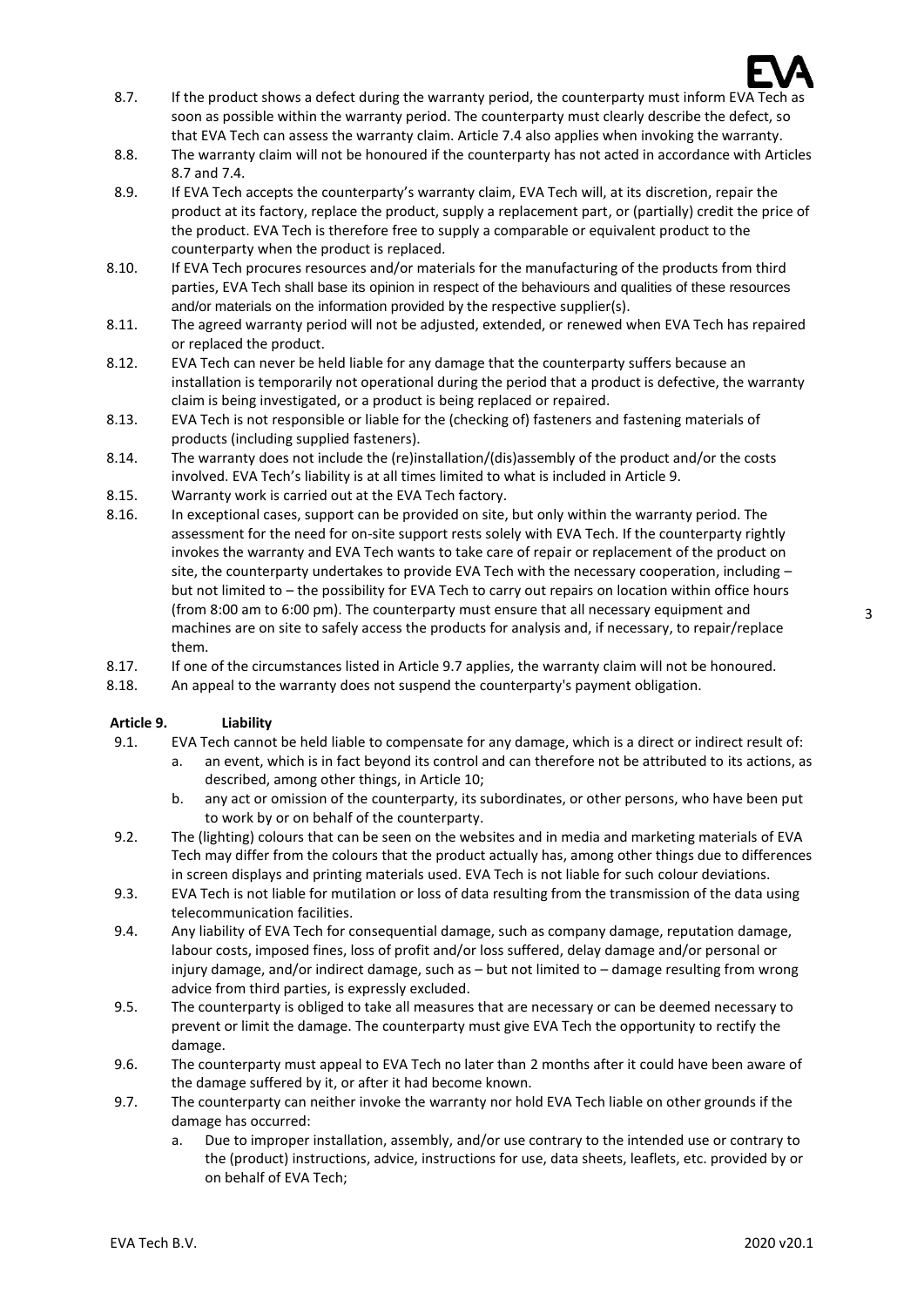

- b. If application is outside of normal use. Normal use is understood to mean with products for permanent application underwater:
	- 1. Minimum water temperature: 5˚C
	- 2. Maximum water temperature: 32˚C
	- 3. Maximum chlorine levels for water:
		- Indoor swimming pool Free available chlorine (FAC): 0.5 ≤ VBC ≤ 1.5 mg/l
		- Open air swimming pool >= 20 m2 Free available chlorine (FAC): 0.5 ≤ VBC ≤ 3.0 mg/l
		- Open air swimming pool < 20 m2 Free available chlorine (FAC): 0.5 ≤ VBC ≤ 5.0 mg/L
		- All basins Bound available chlorine: < 0.6 mg/l
	- 4. No application in saltwater or sea water
	- 5. The basin and the available accessories must be free of electrolysis
	- 6. Installation housing must be properly earthed to prevent electrolysis
	- 7. A continuous original EVA Tech cable must be used between
		- turbine/machine/fixture/camera and the power supply

Normal use is understood to mean with products for application outside the water:

- 8. Maximum content of Trichloramine air: 0.50 mg/m3 air (Target value: 0.20 mg/m3 air)
- 9. Maximum content of Ozone air (if used): 120 µg/m3 1-hour value
- 10. Minimum ambient temperature: 0˚C
- 11. Maximum ambient temperature: 32˚C
- 12. Maximum relative humidity in swimming room: 60%
- 13. Minimum free space around control units and power supply (cabinet) for air circulation for cooling: 10 cm
- 14. Minimum free space at the front of the fixture/machine/camera and at the front of any heat sink for air circulation for cooling: 15 cm.

The counterparty is responsible for transferring the required burden of proof to EVA Tech so that it can be used to determine whether the requirements for normal use as further described in this article have been met.

- c. due to improper storage (storage) of the delivered products;
- d. due to errors or omissions in the data provided by or on behalf of the counterparty to EVA Tech, or changes with regard to the information initially provided with regard to the application in accordance with the provisions of Articles 19 and 20 of these conditions;
- e. due to failure in complying with local regulation, laws, and standards for both the products and fasteners;
- f. due to not or insufficiently having independently checked the safety of the installation of which the products form part according to the locally applicable regulation, laws, standards, and advice of EVA Tech;
- g. due to improper installation or (dis)assembly by the counterparty or the third parties engaged by it;
- h. due to advice, directions, or instructions from or on behalf of the counterparty or third parties engaged by the counterparty;
- i. because repairs or other work or operations have been carried out on the goods delivered by or on behalf of the counterparty, without the express prior permission of EVA Tech;
- j. because the counterparty has not (only) used the original EVA Tech parts, cables, mounting materials, and accessories.
- 9.8. EVA Tech is not responsible or liable for the (checking of) mountings and mounting materials of products (including supplied mounting materials).
- 9.9. The counterparty is responsible for the safety and control of products and mountings, and safety in general in accordance with the national laws, regulation, and standards.
- 9.10. Warranty lapses in the event of malfunctions in installations as a result of which, for example, ambient temperatures or chlorine levels in the air fall outside the parameters of normal use.
- 9.11. EVA Tech is never liable for the applicability and safety of its products in a specific environment or application. Responsibility and assessment of the application of a product in a certain environment or application lies with the counterparty.
- 9.12. EVA Tech is never liable for the quality of, and mutual compatibility with, the installation in/to which the products are connected.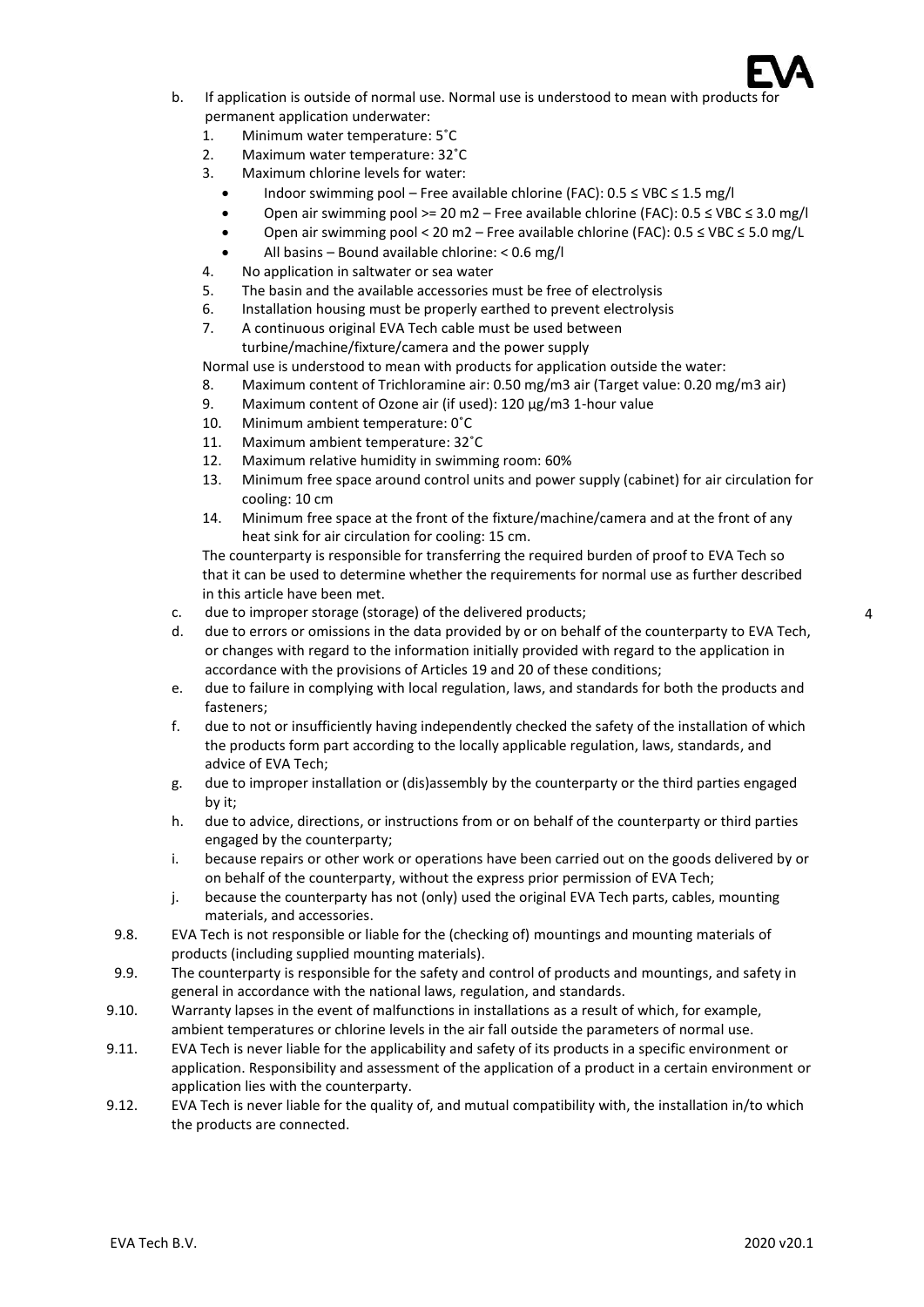

- 9.13. If EVA Tech is liable for damage suffered by the counterparty, EVA Tech's compensation obligation is at all times limited to a maximum of the amount that will be paid out by its insurer. In the event that the insurer of EVA Tech does not pay or if the damage is not covered by EVA Tech's insurance, the compensation obligation of EVA Tech is limited to a maximum of the invoice amount for the delivered products to which the liability relates.
- 9.14. In the cases listed in paragraph 7 of this article, the counterparty is fully liable for all damage resulting from them and expressly indemnifies EVA Tech against all third-party claims for compensation for this damage. The guarantee expires irrevocably in the cases referred to in paragraph 7.
- 9.15. The limitations of liability included in this article do not apply if the damage is due to intent and/or deliberate recklessness of EVA Tech or its management staff at management level, or if mandatory legal provisions oppose this. Only in these cases will EVA Tech indemnify the counterparty against any claims of third parties against the counterparty.

### **Article 10. Force majeure**

- 10.1. Force majeure on the part of EVA Tech includes: war, riot, epidemics and pandemics, mobilisation, domestic and foreign disturbances, government measures, strikes within the organisation of EVA Tech and/or the counterparty or threats of circumstances of this kind, disruption of the exchange rates existing at the time of entering into the agreement, business disruptions due to fire, burglary, sabotage, natural phenomena as well as other similar weather conditions, roadblocks, accidents, transport difficulties, delivery problems, terrorism, theft, power failure, internet failure, e-mail failure, computer breach by a third party, and changes in laws or regulations.
- 10.2. Force majeure also means a non-attributable shortcoming on the part of an EVA Tech supplier or a third party engaged by EVA Tech.
- 10.3. EVA Tech also has the right to invoke force majeure if the circumstance that prevents (further) fulfilment occurs after EVA Tech should have fulfilled its obligation.
- 10.4. In case of force majeure, EVA Tech is entitled to terminate the agreement or to suspend the fulfilment of its obligations towards the counterparty for a reasonable period without being obliged to pay any compensation.

### **Article 11. Intellectual property rights**

11.1. The counterparty must at all times respect the intellectual property rights that are applicable to the products and accessories including software applications, as well as marketing materials and printed matter including the website and texts about and images of products.

#### **Article 12. Customer service**

- 12.1. For questions about the order, filing a complaint or invoking the warranty, the counterparty can contact EVA Tech customer service. EVA Tech customer service is available:
	- a. by email: [support@evatech.com](mailto:support@evatech.com)
	- b. by phone: +31 (0)38 33 75 067
- 12.2. Complaints submitted to EVA Tech will be answered within a period of 14 days from the date of receipt. If a complaint requires a foreseeably longer processing time, EVA Tech will respond within the period of 14 days with a notice of receipt and an indication of when the counterparty can expect a more complete response.

#### **Article 13. Confidentiality**

- 13.1. Both parties are obliged to maintain the confidentiality of all information that they have obtained from each other or from another source in the context of their agreement. Information is considered confidential if this has been communicated by the counterparty or if this arises from the nature of the information. The party receiving confidential information will only use it for the purpose for which it was provided.
- 13.2. If, based on a legal provision or court ruling, EVA Tech is obliged to disclose confidential information to a third party appointed by law or a competent court, and EVA Tech cannot exercise its statutory or legally acknowledged or approved right to refuse to give evidence, EVA Tech will not be held liable to pay any compensation for damages or restitution of costs.

#### **Article 14. Applicable law and competent court**

14.1. Only Dutch law applies to the agreement concluded between EVA Tech and the counterparty. The applicability of the Vienna Sales Convention is excluded.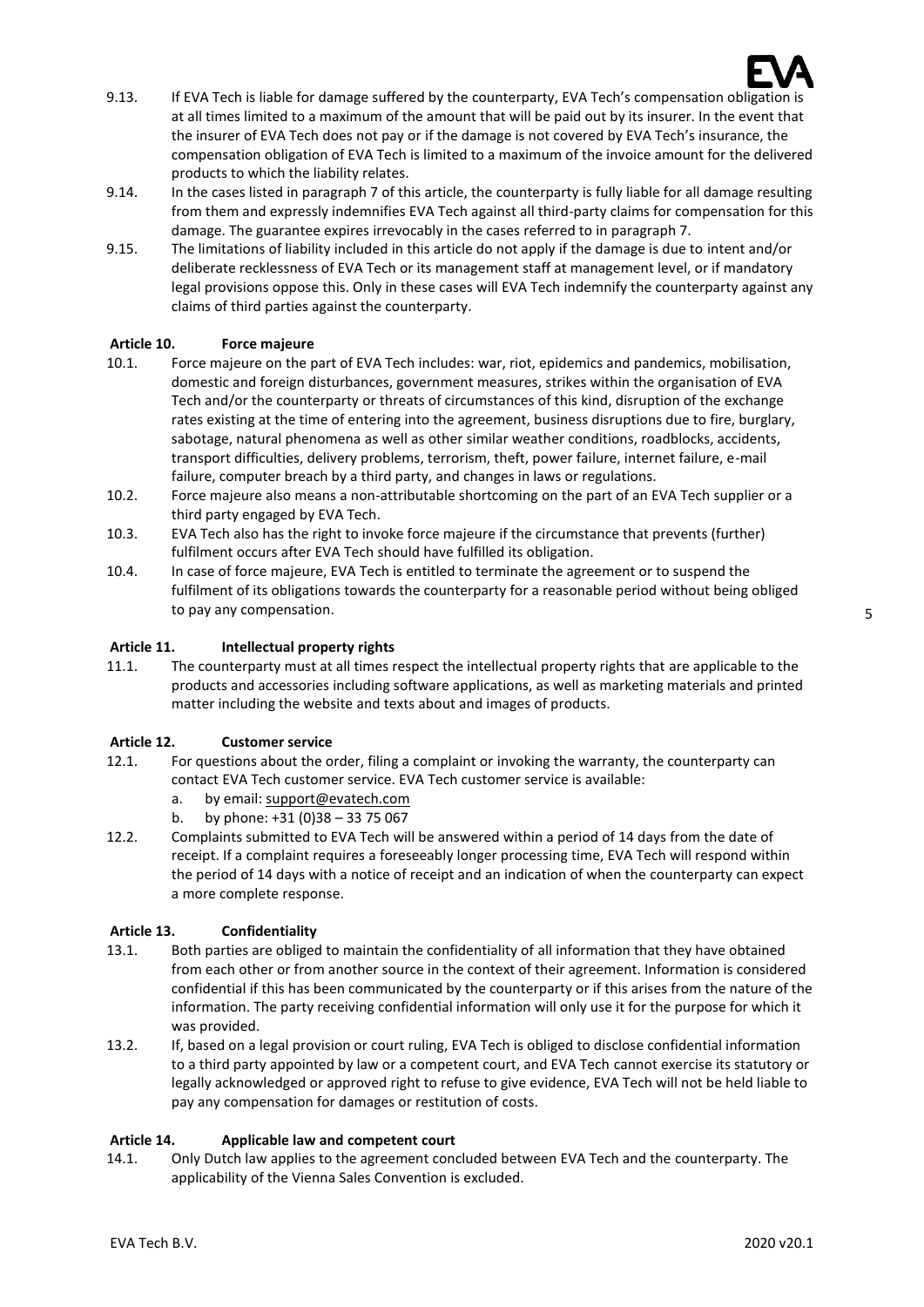

14.2. Any disputes will be settled by the competent court in the place where EVA Tech is established, although EVA Tech always retains the power to submit the dispute to the competent court in the place where the counterparty is located. The consumer has 1 month to consider whether to opt for settling the dispute before the competent court after EVA Tech has invoked this stipulation in writing vis-à-vis the consumer.

### **CHAPTER 2: COMPANIES**

The provisions included in chapter 2 "Companies" apply, without prejudice to the applicability of Chapter 1 of these general terms and conditions, if the counterparty is a company.

#### **Article 15. Offers and quotations**

- 15.1. All offers and quotations from EVA Tech are without obligation, unless they contain a term for acceptance. If a quotation or offer contains a non-binding offer and if this offer is accepted by the company, EVA Tech has the right to withdraw the offer within two (2) working days after receipt of acceptance.
- 15.2. The prices stated in the offers, quotations, price lists, etc. are exclusive of VAT and any costs, such as transport costs, shipping costs, administration costs, and invoices from any third parties engaged.
- 15.3. A composite quotation does not oblige EVA Tech to deliver part of the offer included in this quotation at a corresponding part of the price.
- 15.4. If the offer is based on information provided by the company and if this information turns out to be incorrect or incomplete or if it changes afterwards, EVA Tech is entitled to adjust the prices and/or delivery periods stated in the offer.
- 15.5. Offers, quotations, and prices do not automatically apply to repeat orders.
- 15.6. EVA Tech cannot be held to its calculations and simulations, quotations, or offers if the company can reasonably understand that the calculations and simulations, quotations, or offers, or any part thereof, contains an obvious mistake or error.
- 15.7. Shown and/or provided samples and models, statements of colours, dimensions, weights, flow rates, volumes, wattage, and other descriptions in brochures, promotional material, and/or on the EVA Tech website are as accurate as possible, but are only indicative. The company cannot derive any rights from this.
- 15.8. The samples and models mentioned in the previous paragraph remain the property of EVA Tech and must be returned to EVA Tech at its first request, at the company's expense.

#### **Article 16. Conclusion of the agreement**

- 16.1. The agreement is concluded after the company has logged in to the website and has successfully completed the ordering process via the website, or after the company has accepted the offer made by EVA Tech, even if this acceptance differs from the offer on minor points. However, if the acceptance of the company differs in essential respects from the offer, the agreement will only be concluded if EVA Tech has expressly agreed to these deviations in writing.
- 16.2. After the agreement has been concluded via the website, EVA Tech will send the company a confirmation by email. The agreement can only be concluded via the website after the company has confirmed that it agrees to these general terms and conditions during the ordering process.
- 16.3. If the company requests a project or places an order with EVA Tech without an earlier offer, EVA Tech is only bound by this order or project after confirming it to the company in writing.
- 16.4. EVA Tech is only bound by verbal agreements after it has confirmed these to the company in writing, or as soon as EVA Tech has started to implement these agreements without objection from the company.

#### **Article 17. Account**

- 17.1. In order to place an order via the website, the company must log in to the website. The company can submit a request to EVA Tech to receive login details. EVA Tech is not obliged to honour such a request.
- 17.2. The company is responsible for its account on the website and login details at all times. The company must carefully keep record of its login details. EVA Tech cannot be held liable if unauthorised third parties use the login details of the company. If the company finds that an unauthorised third party is using its account, the company must notify EVA Tech as soon as possible.

6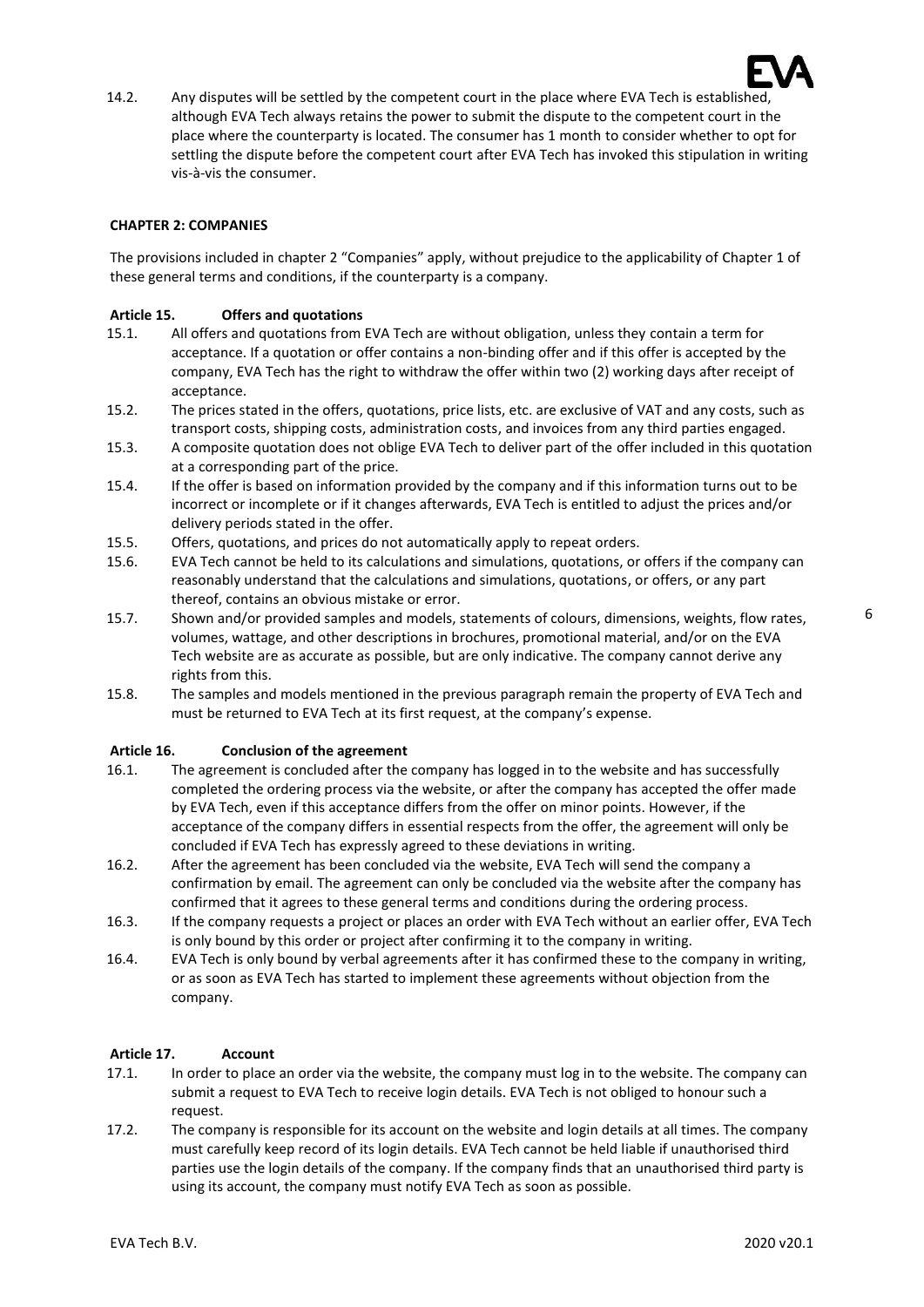

### **Article 18. Price increase**

18.1. If, as a result of laws and regulations, currency fluctuations, or price changes at third parties or suppliers engaged by EVA Tech, etc., (cost) price-increasing circumstances arise for EVA Tech between the date of the conclusion of the agreement and the performance thereof, EVA Tech is entitled to increase the agreed price accordingly and charge it to the company. The company will be notified of such a price change as soon as possible.

#### **Article 19. Provision of information from the counterparty**

19.1. The counterparty must ensure and undertake to:

- a. provide all the necessary and relevant information, in the opinion of EVA Tech, for the implementation of the agreement or adequate advice to EVA Tech in the manner desired by EVA Tech;
- b. immediately inform EVA Tech about developments, facts, and/or circumstances that are relevant to EVA Tech within its organisation and that are or may be important in connection with the execution of the agreement or the advice to be given;
- c. immediately inform EVA Tech about changes in the (desired) application of the product, the method of installation, the environmental factors, etc., if the company knew or should reasonably have known that these changes would affect the agreement or the advice to be given;
- d. examples include: dimensions and location of mounting, any data carriers, electronic files, etc. provided by the company to EVA Tech are free of viruses and/or defects.
- 19.2. The provision in paragraph 1 (under a) means that, prior to the agreement or the requested advice, the company has an obligation to inform EVA Tech about the (desired) application of the product, the method of installation, the environmental factors, etc.
- 19.3. The provisions in paragraph 1 (under b and c) mean that the company has an obligation not only to EVA Tech prior to the agreement or the requested advice, but that it also has an obligation to keep EVA Tech actively informed at all times of all relevant developments and changes, which the company knows or ought to know to affect the agreement or the requested advice. This includes mounting method, installation conditions, material use.
- 19.4. The company ensures and guarantees that the information it provides is correct, complete, and reliable, even if it comes from third parties, and it indemnifies EVA Tech against claims from third parties that arise from incorrect and/or incomplete data.
- 19.5. If the obligations referred to in this article are not met in time, EVA Tech is entitled to suspend the execution of the agreement or the advice until the company has fulfilled its obligations. The costs related to the delay and other consequences resulting from this are at the expense and risk of the company.
- 19.6. The company is responsible for assessing whether a product is suitable for the application and environment for which it is used. This means that testing with product regulations (found in EVA product data sheets) and normal use (see warranty terms) must be done by the company. EVA Tech is not responsible for indicating whether or not a product is suitable for the application of the company.

#### **Article 20. Company obligations**

- 20.1. All products supplied by EVA Tech may only be resold by the company in the original packaging from EVA Tech or its supplier. The company should not make any changes to the original packaging and should avoid damage.
- 20.2. The company undertakes to install or assemble, use, and maintain the delivered products in accordance with the enclosed manuals. If this article is not complied with, the warranty will lapse.
- 20.3. The company must report modifications or changes in the installation or assembly, use, or maintenance to EVA Tech within 24 hours, if the company knew or should reasonably have known that these modifications or changes affect the advice or the products of EVA Tech.
- 20.4. If the company does not fulfil its obligations and if EVA Tech fails to demand fulfilment from the company, this does not affect EVA Tech's right to still demand fulfilment at a later date.
- 20.5. If the company does not, or not in a timely manner, or not fully, fulfil its obligations towards EVA Tech or those that arise from the law, or if the company acts unlawfully towards EVA Tech, then the company is liable for all damage that EVA Tech suffers as a result. Additionally, EVA Tech is entitled suspend the execution of the agreement.

7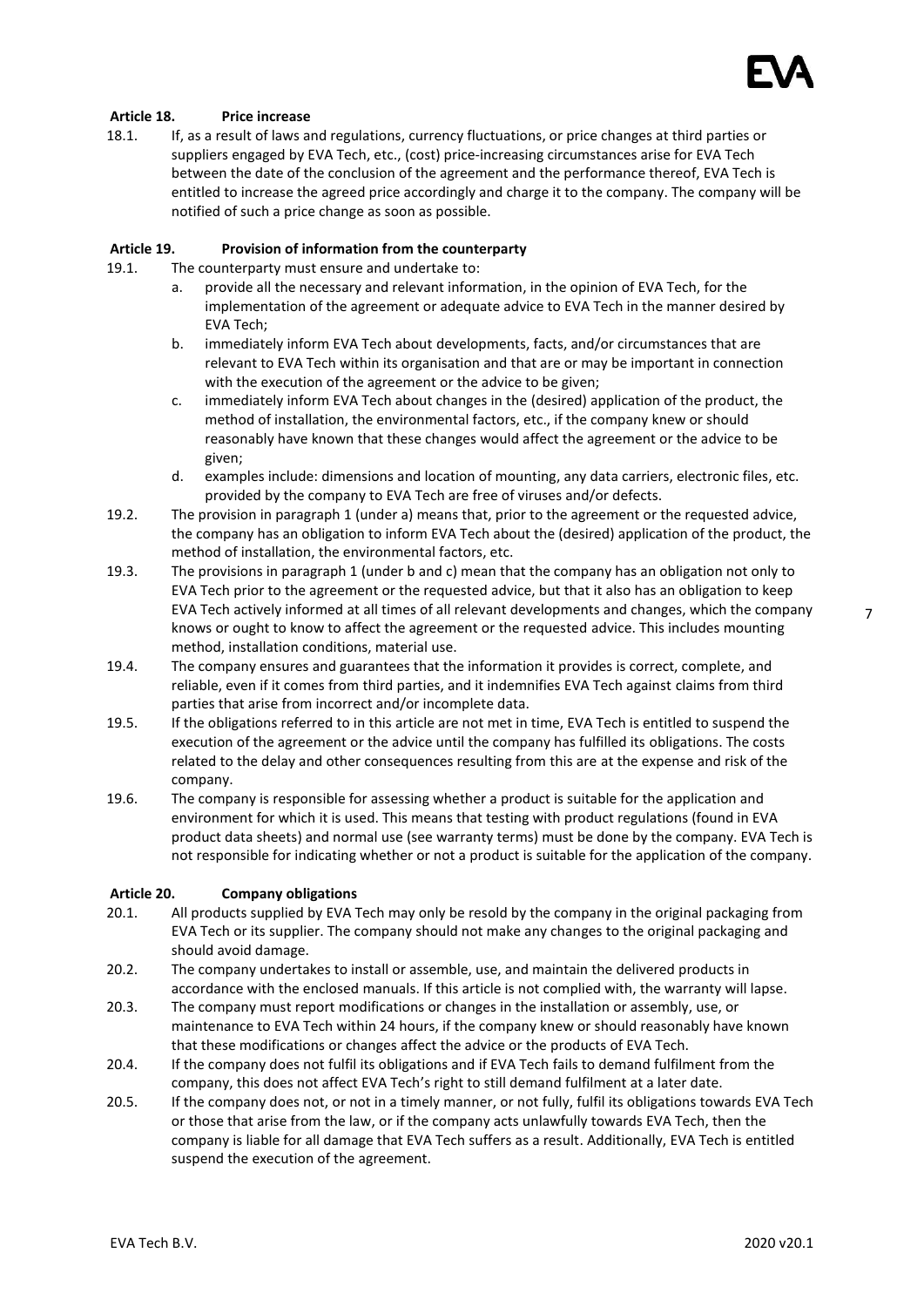

### **Article 21. Delivery and terms of delivery**

- 21.1. All shipments are shipped under Incoterms EXW (Ex Works/Ex-Factory). This means that the company is responsible for payment of all shipping costs, such as, but not limited to, shipping, insurance, customs clearance, customs fees, taxes, and charges.
- 21.2. The company can collect the order from EVA Tech, or EVA Tech arranges the transport of the order on behalf of the company and at the expense and risk of the company.
- 21.3. If the company collects the order from EVA Tech, EVA Tech will inform the company when the order is ready.
- 21.4. If the order is sent to the company on the instructions of the company, the shipment will be sent to the specified address after receipt of payment, in accordance with the agreed delivery time.
- 21.5. Agreed delivery times can never be regarded as firm deadlines. If EVA Tech fails to fulfil its delivery obligations under the agreement or if it fails to do so in time, it must be given written notice of default by the company, whereby it will still be given a reasonable period to fulfil its delivery obligations.
- 21.6. EVA Tech is entitled to make partial deliveries, and EVA Tech can invoice each partial delivery separately.
- 21.7. The risk concerning the delivered products passes to the company at the time of delivery. In these general terms and conditions, the time of delivery is understood to mean: the moment when the products to be delivered leave EVA Tech's premises, warehouse, or store, or the moment when EVA Tech has informed the company that these products can be collected.
- 21.8. Shipping or transport of the ordered products takes place in a manner to be determined by EVA Tech, but at the expense and risk of the company. EVA Tech is not liable for any damage, of whatever nature – whether to the products themselves or not – that is related to shipping or transport.
- 21.9. If, due to a cause that lies within the company's sphere of risk, it proves impossible to deliver the products (in the agreed manner) to the company, or if the products are not collected, EVA Tech is entitled to store the products at the expense and risk of the company. Unless EVA Tech has explicitly established a different period in writing, the company must enable EVA Tech to deliver the products within 1 month after notification of the storage, or the company must still collect the products within this period.
- 21.10. If the company fails to meet its purchase obligation after the period referred to in paragraph 9 of this article, it is immediately in default. EVA Tech then has the right to dissolve the agreement in full or in part with immediate effect, without judicial intervention, by means of a written statement, and it has the right to sell the products to third parties. EVA Tech will hereby not be obliged to compensate for damages, costs, and interest.
- 21.11. The foregoing does not affect the company's obligation to reimburse any (storage) costs, damage caused by delays, transport costs, loss of profit, or other damage.
- 21.12. EVA Tech cannot be obliged to start delivering the products until it has received all necessary information and any agreed (advance) payment from the company. If this causes a delay, the delivery times will be extended proportionally.

#### **Article 22. Complaints**

22.1. The company must check the order immediately upon receipt and report any defects and/or shortcomings in the delivered order to EVA Tech in writing within 48 hours of receipt of the products.

#### **Article 23. Packaging**

- 23.1. If the products are delivered by EVA Tech in packaging that is intended to be used several times, the packaging remains the property of EVA Tech. This packaging may not be used by the company for other purposes than for which it is intended.
- 23.2. EVA Tech is entitled to charge a fee to the company for this packaging. If the packaging is returned carriage paid by the company within the agreed period, EVA Tech is obliged to take back this packaging and EVA Tech will refund the fee charged to the company.
- 23.3. If packaging is damaged, incomplete or lost, the company is liable for this damage and its right to reimbursement of the compensation lapses.
- 23.4. If the damage referred to in paragraph 3 of this article is higher than the fee charged, EVA Tech is entitled not to take back the packaging. EVA Tech can then charge the packaging to the company at cost price, less the compensation paid by the company.

8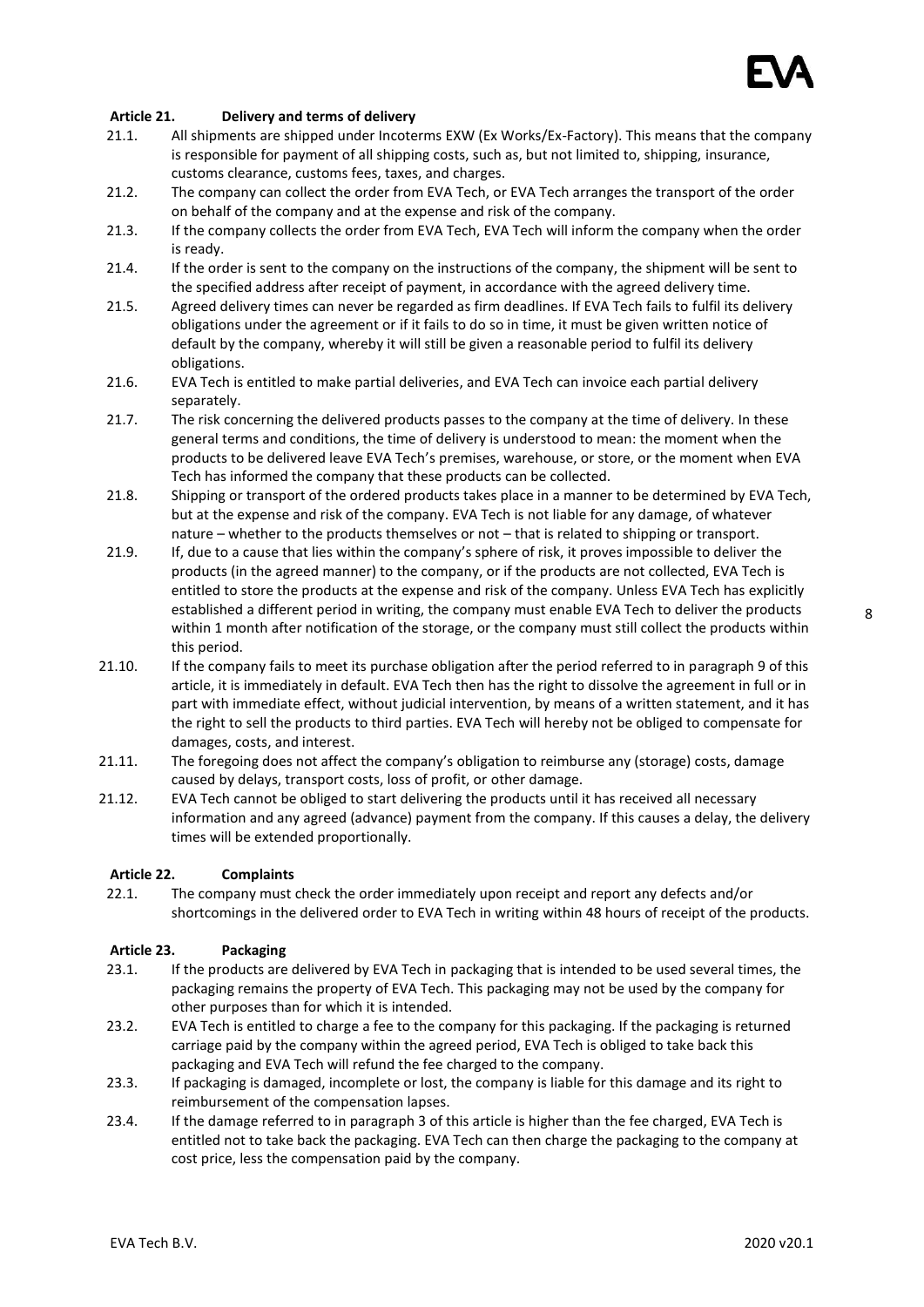

23.5. If packaging is intended to be used only once, EVA Tech does not have to take back the packaging and is entitled to leave this packaging with the company. Any costs for the removal of this packaging are then at the expense of the company.

### **Article 24. Payment**

- 24.1. In principle, payment by the company is made under the condition of prepayment in Euro (EUR). Shipping takes place after receipt of payment. Different payment conditions are only possible after written or electronic permission from EVA Tech. EVA Tech reserves the right to change the payment conditions back to prepayment at any time. An invoice is considered correct if the company has not objected within this payment term.
- 24.2. If EVA Tech has given its approval, orders placed via the website can be delivered on account.
- 24.3. If no payment has been made in advance, payment of the invoice amount by the company must in any case be made within 30 days after the invoice date, in Euro (EUR), by means of a deposit to the credit of a bank account to be designated by EVA Tech.
- 24.4. EVA Tech is at all times entitled to require (partial) advance payment or any other security for payment from the company.
- 24.5. If an invoice has not been paid in full after the period referred to in paragraph 1 has expired, the company will owe EVA Tech default interest of 2% per month, to be calculated cumulatively on the principal sum. Parts of a month are counted as a full month.
- 24.6. If payment is still not forthcoming after a reminder by EVA Tech, EVA Tech is also entitled to charge extrajudicial collection costs to the company.
- 24.7. The extrajudicial collection costs referred to in paragraph 6 for claims with a principal amount of up to € 25,000.00 are:
	- a. 15% of the amount of the principal sum over the first €2,500.00 of the claim;
	- b. 10% of the amount of the principal sum over the next  $\epsilon$ 2,500.00 of the claim;
	- c. 5% of the amount of the principal sum over the next  $\epsilon$ 5,000.00 of the claim;
	- d. 1% of the amount of the principal sum over the next €15,000.00 of the claim.
	- The company will be charged at least €150.00 in extrajudicial collection costs.
- 24.8. If the principal amount exceeds €25,000.00, EVA Tech is entitled to charge the company for the first €25,000.00 of extrajudicial collection costs in accordance with paragraph 7 of this article and to charge the company for the additional extrajudicial collection costs in the amount of 10%.
- 24.9. For the calculation of the extrajudicial collection costs, EVA Tech is entitled after one year to increase the principal amount of the claim by the interest accrued cumulatively in that year, in accordance with paragraph 4 of this article.
- 24.10. If the company fails to pay in full, EVA Tech is entitled to dissolve the agreement without further notice or judicial intervention by means of a written statement, or to suspend its obligations under the agreement until payment has been made or until the company has provided proper security. EVA Tech also has the aforementioned suspension right if it has reasonable grounds to doubt the creditworthiness of the company before the company is in default with payment.
- 24.11. Payments made by the company will first be deducted by EVA Tech from all interest and costs due, and then from the due and payable invoices that have been outstanding the longest.
- 24.12. The company is not entitled to offset EVA Tech's claims against any counterclaims it has against EVA Tech. This also applies if the company applies for (provisional) suspension of payments or is declared bankrupt.

## **Article 25. Retention of title**

- 25.1. EVA Tech reserves the ownership of all products delivered and to be delivered under the agreement until the time when the company has fulfilled all its payment obligations towards EVA Tech.
- 25.2. The payment obligations referred to in paragraph 1 consist of the payment of the purchase price of the products delivered and still to be delivered, plus claims relating to work performed in connection with the delivery and claims due to the company's attributable failure to perform its obligations. This includes payment of damages, extrajudicial collection costs, interest, and any fines.
- 25.3. EVA Tech also reserves the ownership for the models, designs, samples, etc. provided, supplied, or delivered, so that the provisions of this article also apply to those products.
- 25.4. If it concerns the delivery of identical, non-customisable products, the batch of products belonging to the oldest invoices is always deemed to have been sold first. In any case, the retention of title always rests on all delivered products that are still in the company's stock, shop, and/or contents when the retention of title is invoked.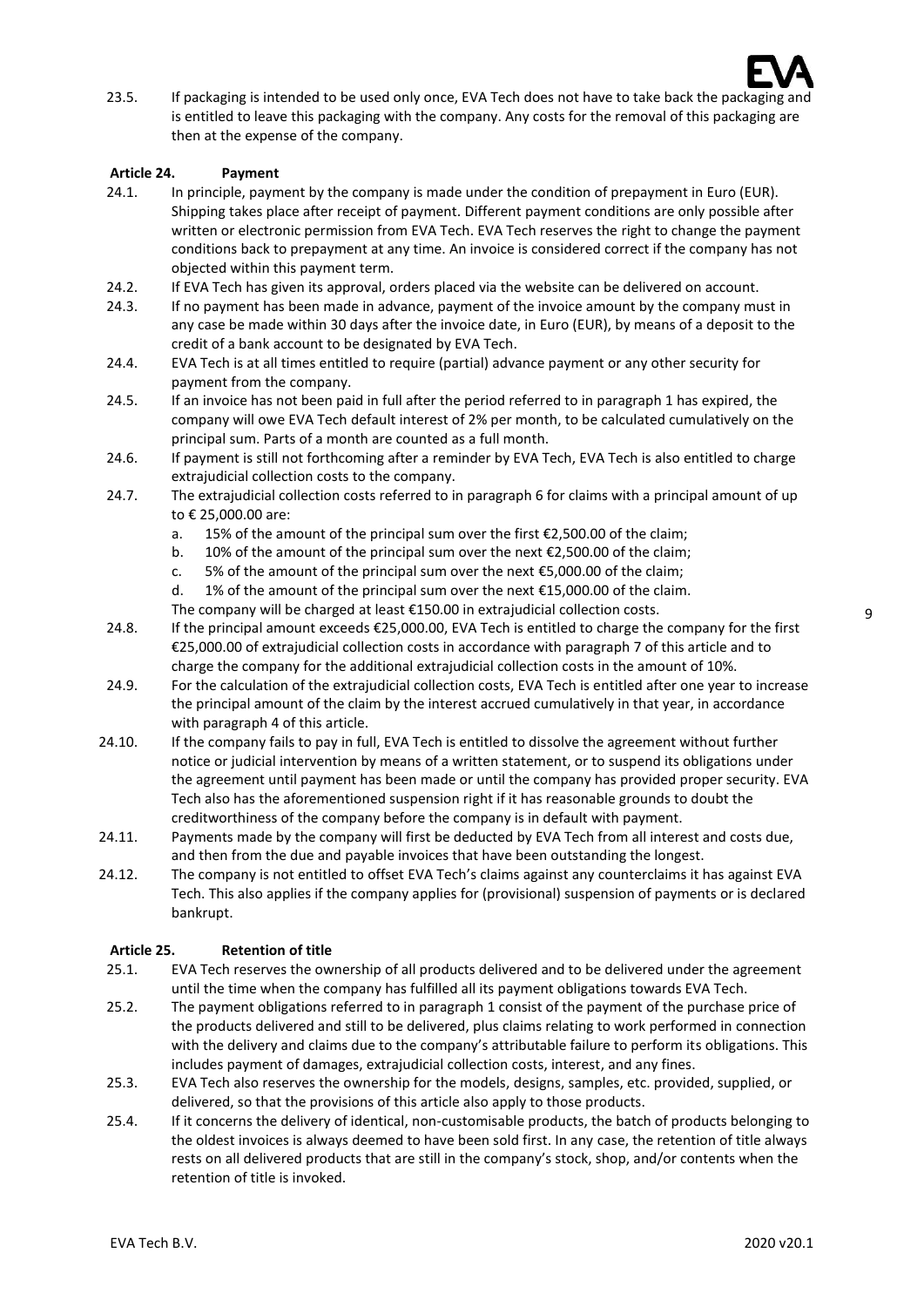

- 25.5. Products subject to retention of title may be resold by the company as part of normal business operations, provided that it has also stipulated retention of title in respect of its delivered products.
- 25.6. As long as the delivered products are subject to a retention of title, the company is not authorised to encumber these products in any way with a limited right or to bring them into the actual control of a financier.
- 25.7. The company is obliged to inform EVA Tech immediately in writing if third parties pretend to have ownership or other rights to the products subject to retention of title.
- 25.8. The company is obligated to carefully store the retained title products, carefully and as identifiable property of EVA Tech, until it has fulfilled all its payment obligations to EVA Tech.
- 25.9. The company must take out company insurance or household insurance so that the products that are delivered under retention of title are insured at all times and will provide EVA Tech with the insurance policy and the associated premium payment certificates at its first request.
- 25.10. If the company acts in violation of the provisions of this article or if EVA Tech invokes the retention of title, EVA Tech and its employees have the irrevocable right to enter the premises of the company and to take back the products delivered under retention of title. This is without prejudice to EVA Tech's right to compensation for damage, loss of profit and interest, and any fines, and the right to terminate the agreement without further notice of default, by means of a written statement.

#### **Article 26. Intellectual property rights**

- 26.1. The intellectual property rights to all advice and light calculations and simulations made by EVA Tech on behalf of the company are vested in EVA Tech.
- 26.2. EVA Tech is and remains the rightsholder of all intellectual property rights that apply to, arise from, are related to, and/or belong to the designs, products, software, and other work supplied or made available by EVA Tech in the context of the agreement within the meaning of the Copyright Act. The company must respect these intellectual property rights at all times.
- 26.3. The company warrants that all information it provides or provides to EVA Tech does not infringe the copyright or any other intellectual property rights of third parties. The company is liable for any damage that EVA Tech suffers from such infringements and indemnifies EVA Tech against claims from these third parties.
- 26.4. The company is expressly forbidden to provide, reproduce, disclose or exploit the following: the designs, models, samples, advice and other intellectual products of EVA Tech, in the broadest sense of the word. This list is not exhaustive.
- 26.5. The company is also prohibited from making the items referred to in paragraph 2 available to third parties other than for the purpose of obtaining an expert opinion on EVA Tech's products. In the case as described above, the company will impose its obligations under this article on third parties engaged by it.
- 26.6. In the event of a violation of the prohibition contained in paragraphs 4 or 5 or in the event of a violation of the intent of these provisions, the company will forfeit to EVA Tech an immediately and due and payable penalty without notice or notice of default of €50,000 (in words: fifty thousand euros) per violation. And, €5,000 (in words: five thousand euros) for each day that the violation continues, without EVA Tech being obliged to prove damages and without prejudice to EVA Tech's right to claim compensation, if and insofar as the damage is an amount that exceeds the fine.

#### **Article 27. Dissolution**

- 27.1. Without prejudice to the provisions of the other articles of these general terms and conditions, EVA Tech is entitled to dissolve the agreement, without further notice of default and without judicial intervention, by means of a written statement to the company if the company:
	- a. is declared bankrupt or an application for bankruptcy has been filed
	- b. applies for a (provisional) suspension of payment;
	- c. is subject to an enforcement order;
	- d. is placed under guardianship or under administration;
	- e. otherwise loses the power of disposition or legal capacity with regard to its assets or parts thereof.
- 27.2. The company is at all times obliged to inform the bankruptcy trustee or administrator of the (content of the) agreement and these general terms and conditions.
- 27.3. Furthermore, EVA Tech is authorised to dissolve the agreement if circumstances arise that are of such a nature that fulfilment of the agreement is impossible or can no longer be required according to the standards of reasonableness and fairness, or if circumstances arise that are of such a nature that unaltered maintenance of the agreement cannot reasonably be expected.